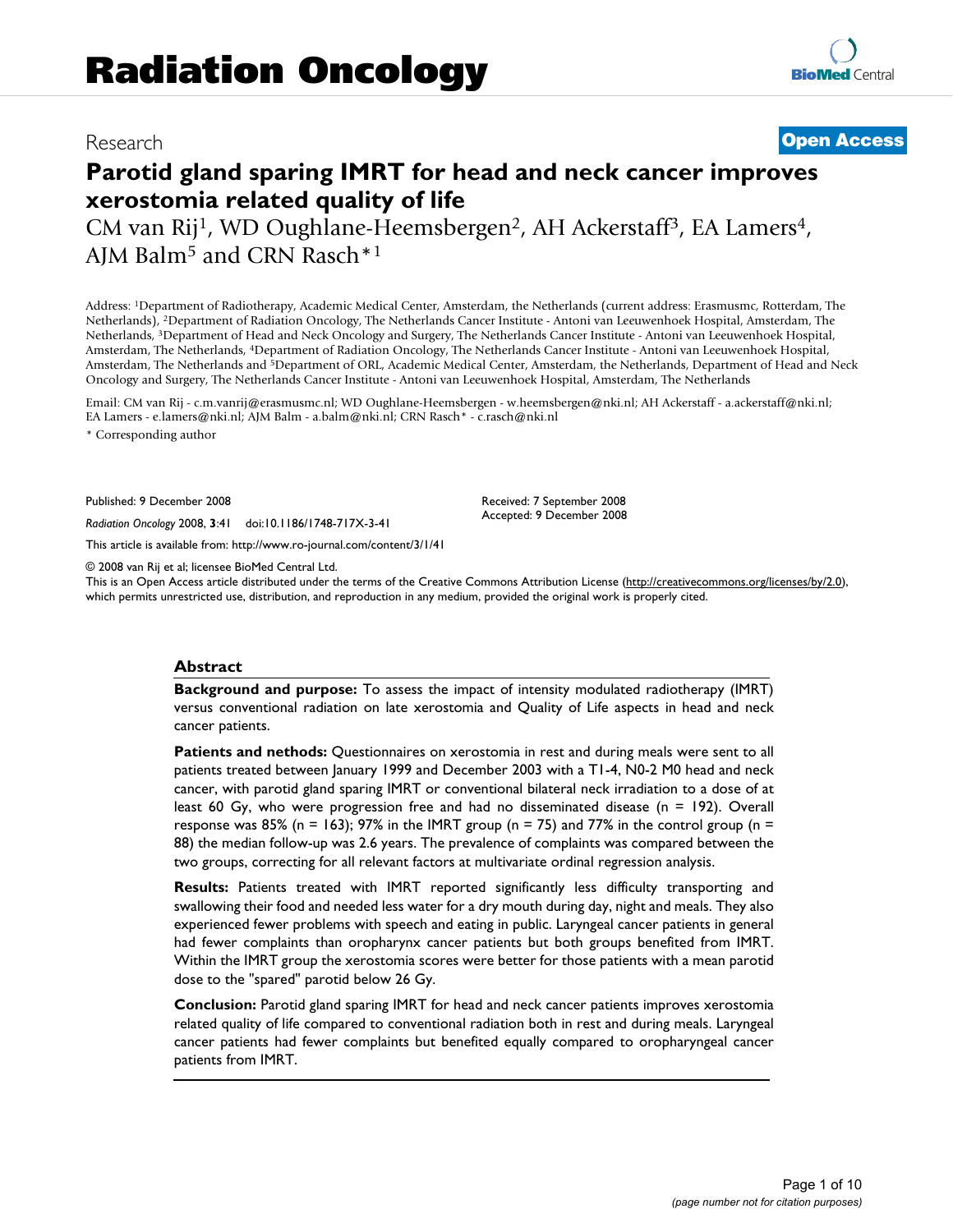### **Introduction**

In radiotherapy for head and neck cancer, the major salivary glands frequently receive a high radiation dose. A high dose on the salivary glands results in a reduction of salivary output and a change in its composition [1,2]. This in turn may lead to xerostomia which is cited by patients as a major cause of decreased quality of life (QoL) [1,2]. In recent years Intensity Modulated Radiotherapy (IMRT), has shown to be capable of (partly) sparing the salivary glands and thereby reducing the effect of radiation on these glands [3]. Compared to conventional irradiation, patients receiving IMRT have significantly less permanent quantitative saliva loss after treatment [4-6]. However, the correlation between the amount of saliva and xerostomia related QoL experienced by patients is weak [2,7]. So, the knowledge that IMRT results in a higher quantity of saliva (stimulated or not) does not necessarily mean that patients experience a better xerostomia related QoL.

Does the clinical outcome warrants the extra efforts and costs of IMRT in terms of QoL? Few studies have been performed on xerostomia related QoL in patients receiving IMRT compared to patients treated with bilateral opposed fields [4,8], including small groups of patients. Of these, Jabbari et al reported QoL for a total of forty patients with a minimum follow-up of one year who were treated with standard three-field radiation  $(n = 10)$  or matched controlled IMRT  $(n = 30)$  [8]. In this study overall QoL scores were better for the IMRT group and improved over time although a statistical significance could not be achieved. Overall, differences in QoL were largest late  $(> = 6$ months) after radiation therapy.

We performed a retrospective analysis of all our patients treated with bilateral radiation and curative intent for head and neck cancer with IMRT or conventional treatment regarding their xerostomia related QoL.

#### **Patients & methods** *Patients*

All patients with  $T$  1-4, N 0-2 M 0 (stage III/IV) head and neck cancer treated with curative intent with bilateral neck irradiation between Jan 1999 – Dec 2003 were selected for this study. Patients who died, had a recurrence or developed a disseminated disease were excluded. The primary tumor (site) received a minimum dose of 60 Gy in 2 Gy daily fractions, 5 fractions a week. For all patients the primary objective was an adequate irradiation of the target volumes. Hundred and ninety-two patients matched these criteria. Since IMRT warrants extra effort, this technique was gradually introduced in our clinic from 1998 onwards. As a consequence not all patients who were eligible for IMRT were treated with this modality. In our study population 77 patients received IMRT; the other 115 patients were treated with bilateral opposed fields and an adjacent supraclavicular field (conventional treatment). The last group ( $n = 115$ ) was therefore used as control group.

#### *Questionnaires*

During January 2005 all 192 patients were sent a questionnaire on xerostomia (based on the EORTC H&N 35 Questionnaire, Eisbruchs Questionnaire on xerostomia and an additional trial specific questionnaire) [9-12]. Overall response was  $85\%$  (n = 163), 97% in the IMRT group ( $n = 75$ ) and 77% in the control group ( $n = 88$ ) (Table 1). One of the patients in the control group developed Alzheimer's disease and was excluded from our analysis leaving 87 patients in the control group.

For the analysis of our data we divided the QoL questions in 2 parts; the first part concerned the questions on xerostomia experienced in rest and the second part questions on xerostomia experienced during meals (Table 2, 3).

### *Treatment*

Irradiation was given on a linear accelerator (4–6 MV Elekta) and all patients were immobilized using custom made masks.

IMRT was calculated using the University of Michigan planning system (U-M plan, Michigan), 95% of the Planning Target Volume (PTV) had to receive 95% of the prescribed dose. The maximum dose allowed to the spinal cord was 50 Gy. The aim was to reduce the mean dose to 26 Gy or less for at least one parotid gland (Fig. 1). If this was not achievable, the lowest possible mean dose, whilst maintaining target coverage, was accepted. Sparing of the submandibular glands or oral cavity was not attempted. Typically the treatment setup consisted of a five angle coplanar setup and a caudal oblique irradiation field with a total number of segments between 15–20 as described by Eisbruch et al [13]. The control group was irradiated with lateral – opposed photon beams (4 or 6 MV photons Elekta, customized with MLC shielding), after 46 Gy (23 × 2) off-cord reduction was made and the posterior cervical nodes were treated with electrons if necessary. The lower neck nodes were treated using an adjacent anterior photon field. For both treatment groups the same setup correction protocol was used.

#### *Statistical analysis*

For all questions with answers on a three-point or fourpoint scale (e.g.: never, sometimes, frequently, always), the linear-by-linear association chi-square test was performed to test differences between the control group and the IMRT group (two-sided testing). For questions on a two-point scale, the chi-square test was used. During investigation it appeared that potentially significant factors were not equally balanced over the two groups. In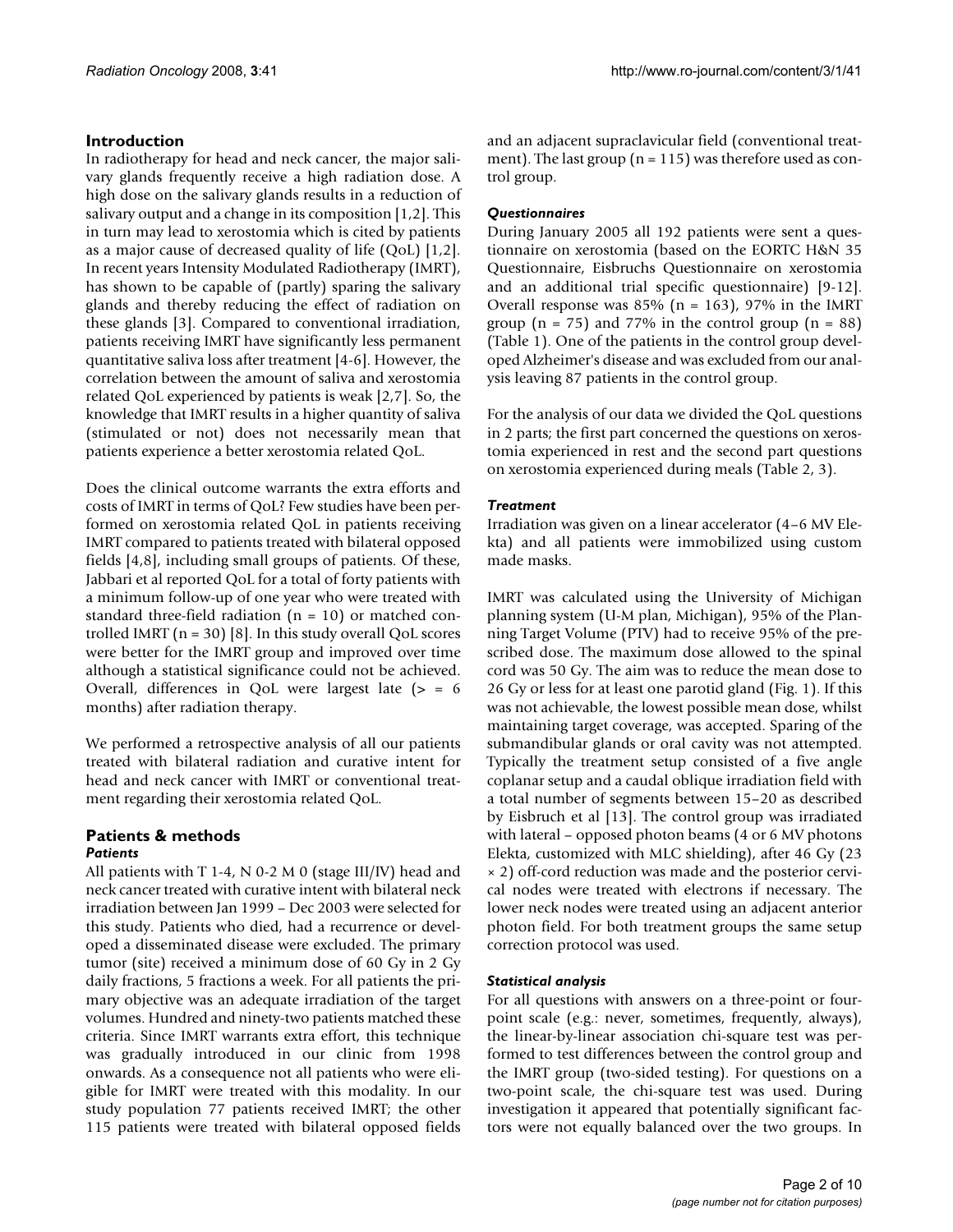#### **Table 1: Patient Characteristics**

|                                            | IMRT % ( $n = 75$ ) | Control % ( $n = 87$ ) |
|--------------------------------------------|---------------------|------------------------|
| Male (n)                                   | $72\,$              | 64                     |
| Female (n)                                 | 28                  | 36                     |
| Mean dose primary tumour                   | 69 Gy               | 70 Gy                  |
| Mean age start RT                          | 59 yrs              | 59 yrs                 |
| Mean interval between RT and Questionnaire | $2.3$ yrs           | $2.9$ yrs              |
| <b>Tumour Site</b>                         |                     |                        |
| Hypopharynx                                | 9                   | 9                      |
| Larynx                                     | 31                  | 31                     |
| Nasopharynx                                | $\overline{7}$      | 6                      |
| Oral cavity                                | $\overline{7}$      | 8                      |
| Oropharynx                                 | 37                  | 45                     |
| Thyroid                                    | $\overline{7}$      | 0                      |
| Other                                      | 3                   | $\mathbf{I}$           |
| T-stage                                    |                     |                        |
| <b>TI</b>                                  | 16                  | 5                      |
| T <sub>2</sub>                             | 37                  | $27\,$                 |
| T <sub>3</sub>                             | 25                  | 33                     |
| T <sub>4</sub>                             | 22                  | 35                     |
| N-stage                                    |                     |                        |
| N <sub>0</sub>                             | 50                  | 39                     |
| N <sub>1</sub>                             | 15                  | 13                     |
| N <sub>2</sub>                             | 36                  | 48                     |
| Larynx                                     |                     |                        |
| $TI-2(n)$                                  | 8                   | 15                     |
| $T3-4(n)$                                  | 5                   | 12                     |
| Oropharynx                                 |                     |                        |
| $TI-2(n)$                                  | $\overline{10}$     | $\overline{5}$         |
| $T3-4(n)$                                  | 4                   | 27                     |
| Concommittant chemotherapy                 | 39                  | 53                     |
| Surgery                                    | 24                  | 15                     |
| Gastrostomy                                | 3                   | 6                      |
| Xerostomia related medication              | 17                  | 20                     |

order to make a fair comparison, we corrected for N stage, T stage, chemotherapy, surgery prior to radiotherapy, smoking and length of the interval between start of radiotherapy and answering the questionnaire (interval RT-Q), in a multivariate analysis (MV; ordinal regression). Because the interval RT-Questionnaire was highly correlated with year of treatment this factor was not implemented separately. Since 91% of the patients received the same dose of 70 Gy, 2 Gy per daily fraction, 5 fractions a week, radiation dose was not included as a variable in the MV analysis.

Additionally, we computed an overall score to xerostomia during meals and xerostomia in rest. For this we gave 0 points for all answers related to no xerostomia (e.g. "never a problem") and 1 to a maximum of 3 points for all other answers on the two to four-point scales. We computed the mean overall scores for the total group (IMRT vs. control) and also separately for the largest tumor groups. A higher mean overall score indicated more xerostomia related complaints.

In a multivariate linear regression model we estimated the contribution of all relevant factors to the computed overall scores, using the backward method. This was done for the total score in rest and the total score during meals, separately. Variables tested in this analysis were the same variables as the ones we corrected for in the multinominal logistic regression. In a similar multivariate linear regression model we estimated the contribution of these factors within the IMRT group only, including the contribution of 2 dose parameters (instead of the variable "IMRT yes/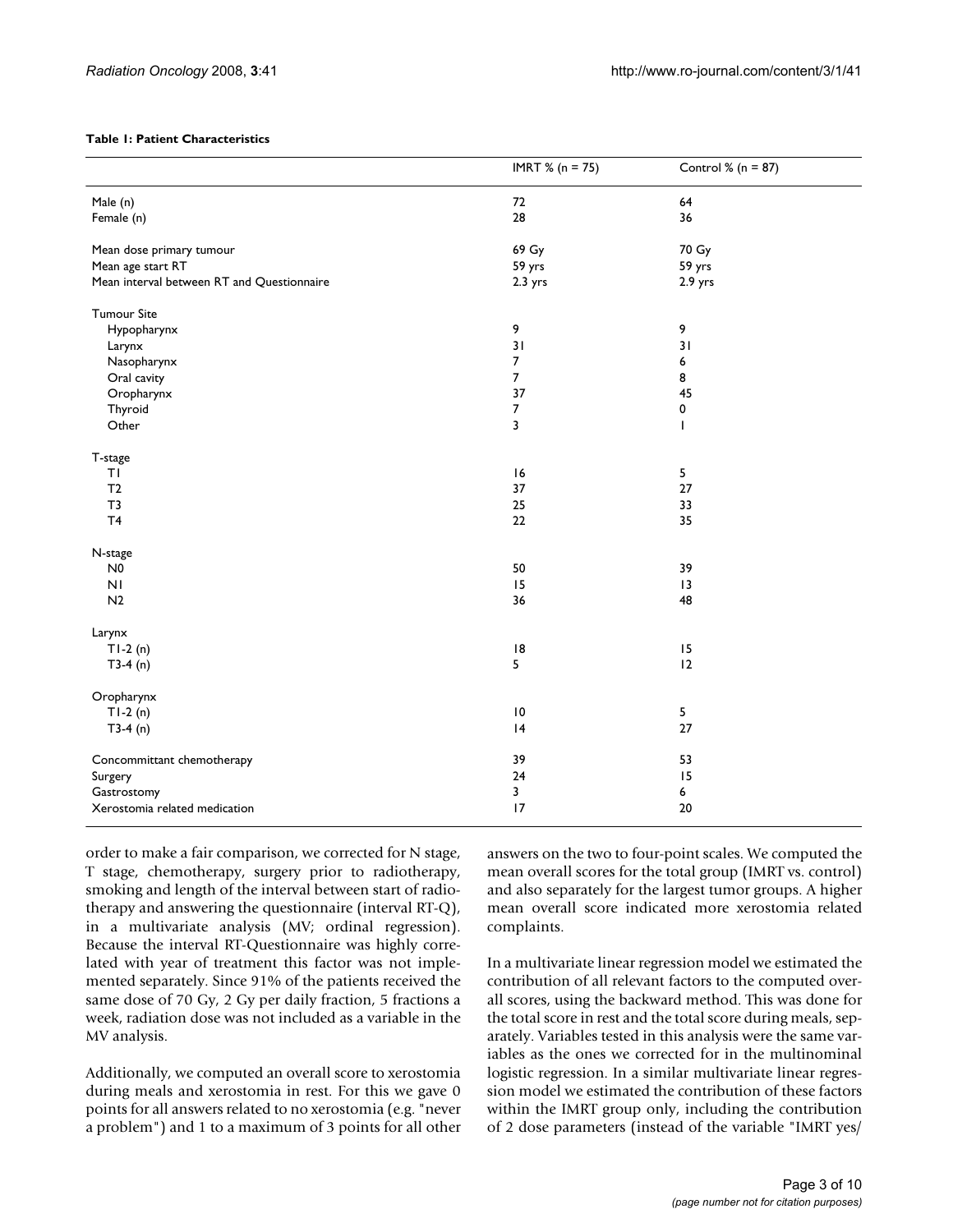#### **Table 2: questions related to xerostomia in rest**

|                                                                        | Group       | Much less % Less % |             | Equal %    | More %         | Much more % $UV$ $p$ value MV $p$ value |          |          |
|------------------------------------------------------------------------|-------------|--------------------|-------------|------------|----------------|-----------------------------------------|----------|----------|
| Do you have a normal amount of<br>saliva?                              | <b>IMRT</b> | 37                 | 39          | 8          | 3              | 4                                       | 0.07     | 0.008    |
|                                                                        | Control     | 58                 | 27          | 8          | $\overline{2}$ | 5                                       |          |          |
| Has there been a change lately in the<br>saliva amount?                | <b>IMRT</b> | $\overline{7}$     | 15          | 69         | 8              | $\mathbf{I}$                            | 1.0      | 0.7      |
|                                                                        | Control 13  |                    | 4           | 56         | 4              | 3                                       |          |          |
|                                                                        |             | Never %            | Sometimes % | Frequent % | Always %       |                                         |          |          |
| Is your mouth dry when you are not<br>eating?                          | <b>IMRT</b> | 20                 | 43          | 20         | 16             |                                         | 0.004    | 0.001    |
|                                                                        | Control 9   |                    | 30          | 36         | 25             |                                         |          |          |
| Do you have problems with your<br>gumbs?                               | <b>IMRT</b> | 69                 | 17          | 8          | 5              |                                         | 0.3      | 0.2      |
|                                                                        | Control 55  |                    | 32          | 8          | 5              |                                         |          |          |
| Do you have problems speaking?                                         | <b>IMRT</b> | 40                 | 31          | 24         | 5              |                                         | < 0.0001 | < 0.0001 |
|                                                                        | Control     | 6                  | 28          | 35         | 22             |                                         |          |          |
| Do you have to drink water during<br>the day because of a dry mouth?   | <b>IMRT</b> | 20                 | 25          | 28         | 27             |                                         | 0.001    | 0.001    |
|                                                                        | Control 7   |                    | 15          | 35         | 44             |                                         |          |          |
| Do you have trouble sleeping due to<br>a dry mouth?                    | <b>IMRT</b> | 55                 | 25          | 12         | 8              |                                         | 0.5      | 0.2      |
|                                                                        | Control     | 48                 | 26          | 8          | $\overline{7}$ |                                         |          |          |
| Do you have to drink water during<br>the night because of a dry mouth? | <b>IMRT</b> | 25                 | 47          | 9          | 9              |                                         | 0.05     | 0.03     |
|                                                                        | Control 21  |                    | 32          | 32         | 15             |                                         |          |          |

Questions and answers related to xerostomia experienced in rest for IMRT group (n = 75) and control group (n = 87). UV: univariate tested (linear by linear association), MV: multivariate tested (ordinal regression, IMRT tested together with N stage, T stage, prior chemotherapy, prior surgery, interval between RT and questionnaire, current smoker yes/no).

no") that were available for these patients. For the statistical analysis we used SPSS software for Windows, release 10.0 (SPSS inc., Chicago, Illinois).

#### **Results**

#### *Patient characteristics*

The two patients groups were not well balanced; most patients had advanced stage head and neck cancer with higher stages in the control group (Table 1). The mean dose to the primary tumor was 69.2 Gy in the IMRT group vs. 69.9 Gy in the control group, the mean interval time between the RT and Questionnaire was 2.3 yrs and 2.9 yrs, respectively. Surgery was performed in 24% of the cases in the IMRT group vs. 15% in the control group. In the surgery-IMRT group one of the submandibular glands was removed in 53% of the cases, both submandibular glands in 12%, 6% had their superficial parotid gland removed another 6% had their superficial parotid gland and one

submandibular gland removed, 18% kept all their major salivary glands, in 5% of the patients it was unknown. In the surgery-control group, 60% had one of their submandibular glands removed, 13% had both their submandibular glands removed and 27% had none of their salivary glands removed. Use of medication, which has been recorded as causing salivary dysfunction (antihypertensives, narcotics etc), was equally distributed between both groups. There was a difference between the two groups in the number of patients who received chemotherapy (39% IMRT vs. 53% control group); most patients received platinum based chemotherapy. In the IMRT group, the mean dose to the spared parotid gland was 27.1 Gy (range 15.5 – 60.7 Gy).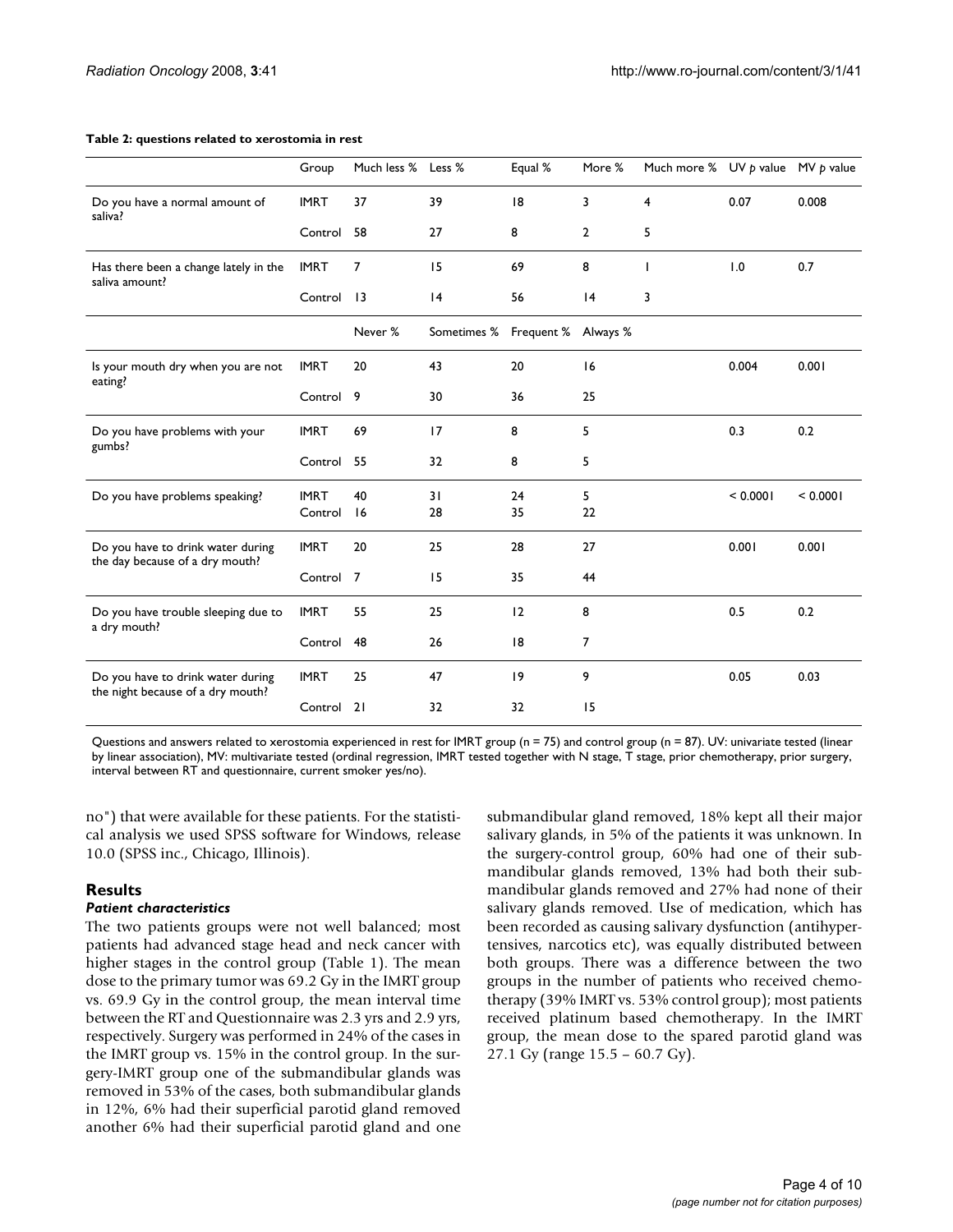#### **Table 3: questions related to xerostomia during meals**

|                                                                                  | Group       |         | Never % Sometimes % Frequent % Always % UV p value MV p value |                 |                 |         |         |
|----------------------------------------------------------------------------------|-------------|---------|---------------------------------------------------------------|-----------------|-----------------|---------|---------|
| Do you have a problem with the transport of solid food<br>through your mouth?    | <b>IMRT</b> | 32      | 39                                                            | 8               | $\mathbf{H}$    | < 0.001 | < 0.001 |
|                                                                                  | Control     | 12      | 27                                                            | 41              | 21              |         |         |
| Do you have a problem with the transport of grounded<br>food through your mouth? | <b>IMRT</b> | 67      | 9                                                             | $\mathbf{H}$    | 3               | < 0.001 | 0.001   |
|                                                                                  | Control     | 40      | 27                                                            | 24              | $\overline{10}$ |         |         |
| Do you have a problem with swallowing solid food?                                | <b>IMRT</b> | 32      | 38                                                            | 20              | $\overline{10}$ | < 0.001 | < 0.001 |
|                                                                                  | Control     | 15      | 24                                                            | 33              | 28              |         |         |
| Do you have a problem swallowing grounded food?                                  | <b>IMRT</b> | 62      | 9                                                             | 16              | 3               | 0.007   | 0.02    |
|                                                                                  | Control     | 42      | 23                                                            | 27              | 9               |         |         |
| Do you experience a dry mouth during meals?                                      | <b>IMRT</b> | 39      | 35                                                            | 20              | 5               | < 0.001 | < 0.001 |
|                                                                                  | Control     | 4       | 31                                                            | 36              | 9               |         |         |
| Do you need to have a drink of water to swallow your<br>food?                    | <b>IMRT</b> | 23      | 39                                                            | 9               | 9               | < 0.001 | < 0.001 |
|                                                                                  | Control 6   |         | 24                                                            | 31              | 40              |         |         |
| Do you find it difficult to eat in front of others?                              | <b>IMRT</b> | 57      | 24                                                            | $\perp$         | 8               | 0.006   | 0.02    |
|                                                                                  | Control     | 35      | 31                                                            | 9               | 15              |         |         |
|                                                                                  |             | Solid % | Grounded %                                                    | Liquid %        |                 |         |         |
| What type of diet do you have?                                                   | <b>IMRT</b> | 91.     | 6                                                             | 3               |                 | 0.03    | 0.3     |
|                                                                                  | Control     | 79      | 12                                                            | $\overline{10}$ |                 |         |         |
|                                                                                  |             | Yes     | No                                                            |                 |                 |         |         |
| Do you have to swallow more frequently then you used<br>to?                      | <b>IMRT</b> | 66      | 34                                                            |                 |                 | 0.2     | 0.2     |
|                                                                                  | Control     | - 78    | 21                                                            |                 |                 |         |         |

Questions and answers related xerostomia esperienced during meals for IMRT group (n = 75) and control group (n = 87).

UV: univariate tested (linear by linear association), MV: multivariate tested (ordinal regression, IMRT tested together with N stage, T stage, prior chemotherapy, prior surgery, interval between RT and questionnaire, current smoker yes/no)

#### *Xerostomia in rest*

The mean overall score for 'xerostomia in rest' was 10.3 (4.7 1 SD) for the control group against 7.6 (5.0 1 SD) for the IMRT group (Table 4).

All complaints were reported less frequently in the IMRT group (Table 2), and five out of eight topics scored significantly better in the IMRT group on multivariate analysis (MV). Patients who received IMRT needed to drink water less often during the day and night ( $p = 0.001$  and  $p =$ 0.03, respectively). They did not experience a dry mouth as often  $(p = 0.001)$  and speaking was less impaired due to a dry mouth ( $p < 0.001$ ). No statistically significant difference in insomnia complaints was reported due to a dry mouth, although patients in the IMRT group reported to

have a normal amount of saliva more frequently than the control group ( $p = 0.008$ ).

To see which variables were significantly associated with the overall score, we performed a backward linear regression of the overall score on xerostomia in rest. The factors influencing xerostomia based on the multivariate model  $(p < 0.1)$  were: IMRT  $(p < 0.001)$ , N stage  $(p = 0.05)$ , interval between RT and questionnaire ( $p = 0.004$ ) and surgery  $(p = 0.008)$ . The results indicate that a higher N stage increases xerostomia problems in relation with QoL aspects; in contrast, IMRT, surgery prior to RT and a larger interval between RT and the questionnaire all had a favourable influence on the xerostomia and QoL scores in rest. In Figure 2B the results of the multivariate backwards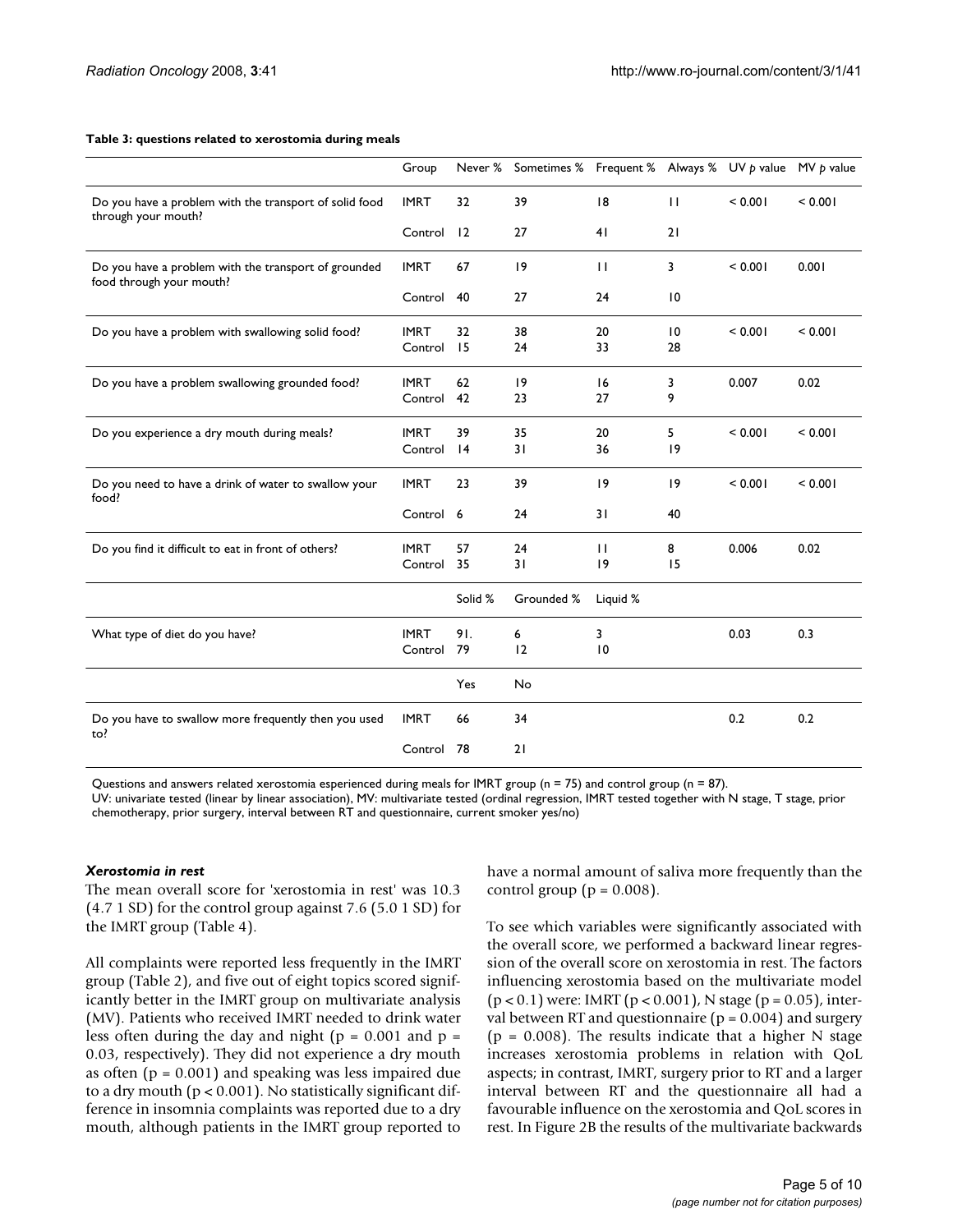

#### **Figure I**

Dose distribution for parotid gland sparing IMRT in Gy, tumor dose 70 Gy. The objective for the parotid gland was set to a mean dose below 26 Gy. A: spared parotid gland, mean dose below 26 Gy, B: sacrified parotid gland, mean dose above 26 Gy.

linear regression are depicted for the largest subgroups, based on the predictive factors for xerostomia in rest. It shows on the left the total scores (predicted and actual) for 23 IMRT patients ( $\blacksquare$  and  $\square$ ) and 14 control patients ( $\blacktriangle$  and  $\triangle$ ) with a relative short RT-Q interval below 2.5 years (IV2.5-), no previous surgery (SU-) and with N0 stage (N0). In the middle the predicted and actual scores for 5 IMRT patients and 7 Control patients also with a relative short RT-Q interval (IV2.5-), previous surgery (SU+) and N2 disease (N2) and on the right predicted and actual scores for 9 IMRT patients and 19 Control patients with a relative long RT-Q interval (IV2.5+), no previous surgery and N2 disease (N2). All scores are shown with the standard error. This Figure shows that the model fits the data quite well and that the IMRT group indeed lowers xerostomia scores in rest within comparable subgroups.

The dose to the parotid glands in the conventional treatment group was not calculated since no planning CT scan was available for all patients. For the patients within the IMRT group a comparison was made between the patients with a mean spared parotid dose above and below 26 Gy. The mean score on xerostomia in rest for the two groups was 8.7 versus 6.5 respectively ( $p = 0.07$ ).

#### *Xerostomia during meals*

Again all complaints were reported less frequently in the IMRT group (Table 3). The mean total score for xerostomia during meals was 11.5 (6.0 1 SD) for the control group and 7.2 (5.7 1 SD) for the IMRT group (Table 4). Patients who received IMRT reported less difficulty in oral transport of solid and grounded food (both  $p < 0.001$ ). Also fewer problems with swallowing solid and grounded foods were reported ( $p < 0.001$  and  $p = 0.02$  respectively). A dry mouth was experienced less frequently during meals  $(p < 0.001)$ , IMRT patients needed to drink water less frequently (p < 0.001) and felt less impaired when eating in public ( $p = 0.02$ ). The type of diet patients had was not significant at MV analysis. Both groups of patients reported they needed to swallow more often than before radiotherapy.

For the 'xerostomia during meals score' we found the following relevant factors on backward linear regression (with a MV p value  $< 0.1$ ): IMRT (p  $< 0.0001$ ), N stage (p  $= 0.002$ ), chemotherapy ( $p = 0.08$ ) and current smoking  $(p = 0.06)$ ). IMRT lowers the overall score while the presence of the other factors increases the score.

In Figure 2A the results of the multivariate backwards linear regression are also depicted for the largest subgroups, based on the predictive factors for xerostomia during meals. It shows on the left the total scores (predicted and actual) for 17 IMRT patients ( $\blacksquare$  and  $\square$ ) and 20 Control patients ( $\blacktriangle$  and  $\triangle$ ) without chemotherapy (CT-), no current smoking (SM-) and N0 disease (N0). In the middle the predicted and actual scores for 14 IMRT patients and 12 Control patients with chemotherapy (CT+), also no current smoking (SM-) and N2 disease (N2) and on the right predicted and actual scores for (only) 3 IMRT patients and 16 Control patients with chemotherapy (CT+), current smoking (SM+) and N2 disease (N2). The data show that the model fits the data quite well, except with regard to the effect of smoking, comparing the CT+, SM-, N2 group with the CT+, SM+, N2 group: the model predicts higher scores for both the IMRT and Control group in the latter group because of the smoking whereas in fact the actual data show for both IMRT and Control group a lower score.

For the patients within the IMRT group a comparison was made between the patients with a mean spared parotid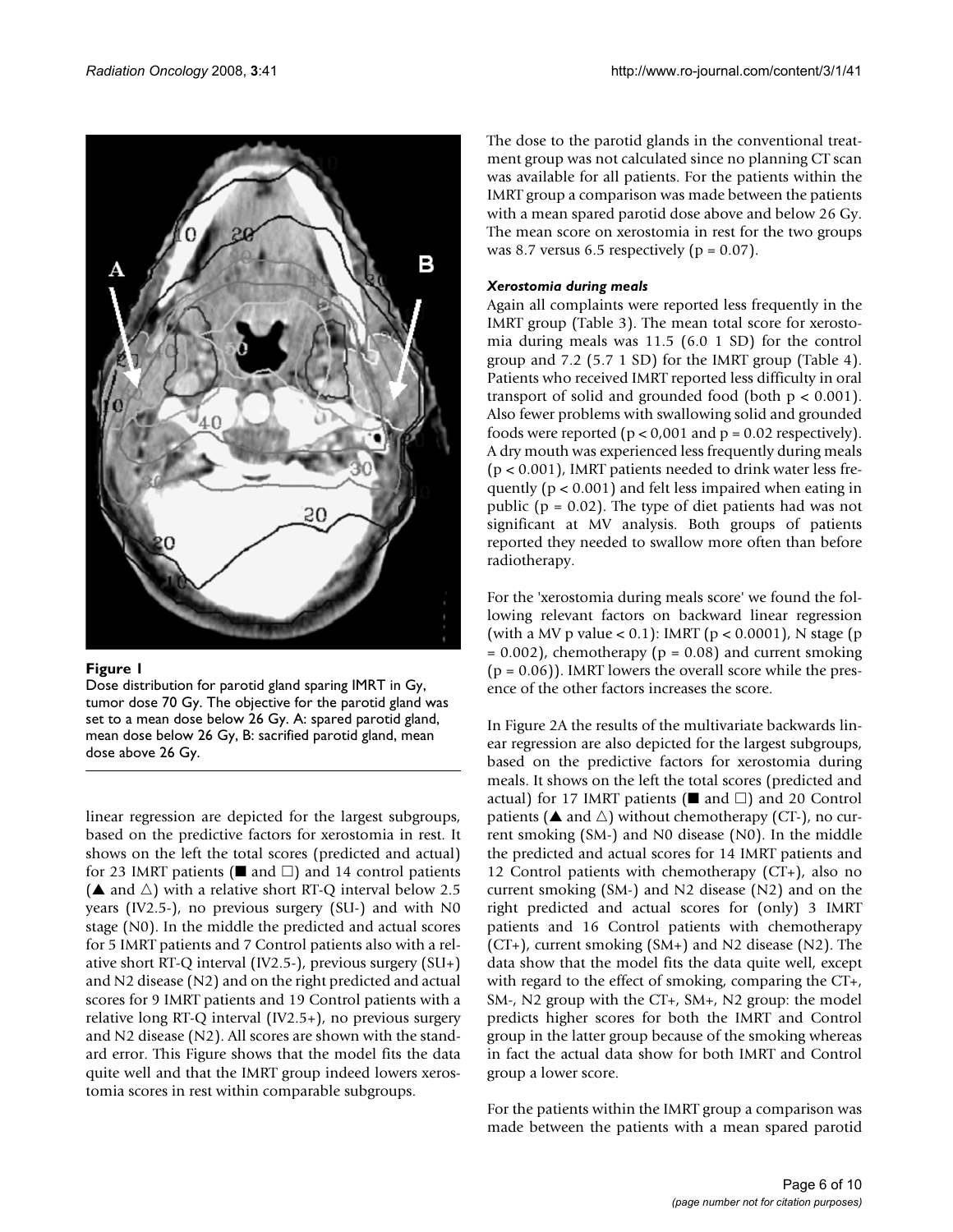**Table 4: Mean total scores, Standard Deviation (SD) and Standard Error of the Mean (SEM) of xerostomia during meals and xerostomia in rest questionaires, for IMRT and Control groups.**

|                    |    | Xerostomia during meals |     | Xerostomia in rest |      |     |              |
|--------------------|----|-------------------------|-----|--------------------|------|-----|--------------|
|                    | N  | Mean                    | SD  | <b>SEM</b>         | Mean | SD  | <b>SEM</b>   |
| <b>Total Group</b> |    |                         |     |                    |      |     |              |
| <b>IMRT</b>        | 75 | 7.2                     | 5.7 | 0.7                | 7.6  | 5.0 | 0.6          |
| Control            | 87 | 11.5                    | 6.0 | 0.6                | 10.3 | 4.7 | 0.5          |
| Oropharynx         |    |                         |     |                    |      |     |              |
| <b>IMRT</b>        | 28 | 9.1                     | 6.1 | 1.2                | 7.0  | 5.2 | 1.0          |
| Control            | 40 | 13.0                    | 5.5 | 0.9                | 10.3 | 4.3 | 0.7          |
| Larynx             |    |                         |     |                    |      |     |              |
| <b>IMRT</b>        | 23 | 4.3                     | 4.4 | 0.9                | 7.1  | 3.9 | 0.8          |
| Control            | 27 | 9.0                     | 5.9 | $\mathbf{L}$       | 10.7 | 5.0 | 1.0          |
| Other*             |    |                         |     |                    |      |     |              |
| <b>IMRT</b>        | 20 | 7.6                     | 5.4 | $\overline{1}$ .   | 8.9  | 5.7 | 1.2          |
| Control            | 24 | 12.1                    | 6.4 | $\mathsf{I}$ .4    | 9.6  | 5.1 | $\mathbf{L}$ |

\* hypopharynx, oral cavity, nasopharynx, thyroid

dose above and below 26 Gy. The mean score on xerostomia during meals for the two groups was 8.3 versus 5.2 respectively ( $p = 0.014$ ).

#### *Artificial saliva*

We tried to analyze whether there was a difference between the groups in the use of artificial saliva (none, sometimes, often, and always). Only 13 patients reported using artificial saliva (7 with regularity), which limited a reliable analysis of this subject. Distribution of the 13 patients was 10 in the control group (6 sometimes, 2 often, 2 always) against 3 in the IMRT group (sometimes) (linear by linear association:  $p = 0.04$ ).

#### *Tumor groups*

The effect of IMRT on overall xerostomia scores within the different tumor groups was also analyzed. The largest tumor subgroups in this study are the larynx and the oropharynx (Table 4). With regard to xerostomia during meals, the number of complaints is higher in the oropharynx group and lower in the larynx group, when compared to the total group (9.1, 4.3 and 7.2 for IMRT and 13.0, 9.0 and 11.5 for oropharynx, larynx and control, respectively). The relative difference between IMRT and control group is quite similar for all subgroups. It shows a lower overall score of about 35–45% compared to the score in the control group. None of the two specified tumor sites (larynx, oropharynx) was a significant factor at the performed backwards regression on the overall score. For the score on xerostomia in rest, the level of complaints is similar for all subgroups (range 7.0–7.6 for IMRT, 10.3–10.7 for control). For the IMRT group, the dose to the oral cavity and parotid gland was 58 vs 25 Gy and 26 vs 24 Gy for the oropharynx and larynx patients respectively. The score of the patients receiving an IMRT technique improved in time (correlation coefficient of dose and time  $0.36$  (p =  $(0.002)$  and  $(0.34)$  (p = 0.004) for the parotid gland and oral cavity dose respectively).

#### *Including dose parameters for the IMRT group*

For most patients of the IMRT group  $(N = 71)$  we had additional dose data available concerning the dose at the organs at risk (mean dose to the spared parotid gland, mean dose to the oral cavity). The mean volume of the oral cavity was  $108 \text{ cm}^3 (1 \text{ SD } 21 \text{ cm}^3)$  and the mean volume of 1 parotid gland was  $23 \text{ cm}^3$  (1 SD 8 cm<sup>3</sup>). The mean dose was 43 Gy and 28 Gy, respectively. We repeated the linear regression for the scores of "xerostomia during meals" and "xerostomia in rest" within the IMRT group only, adding the 2 dose factors to the model. Again chemotherapy and smoking remained in the model for "xerostomia during meals", surgery and the interval RT-Q for "xerostomia in rest" (N stage does not remain in the model now for both endpoints). Furthermore, the mean dose to the spared parotid gland was significantly associated with both endpoints at MV analysis whereas the mean dose to the oral cavity was not. When oral cavity was tested alone (UV), it was a significant predictor ( $p =$ 0.007) for xerostomia during meals but not for xerostomia in rest ( $p = 0.5$ ). The univariate p-values for the mean dose to the spared parotid gland were 0.001 and 0.01 for "xerostomia during meals" and "in rest" respectively. With respect to the individual items on the questionnaire, both dose parameters showed the strongest correlation with the same items: oral transport and swallowing of solid food and with the item of a dry mouth when eating: all three a correlation coefficient of 0.4 with the mean dose to the spared parotid gland ( $p < 0.01$ ) and of 0.2–0.3 with the mean dose to the oral cavity ( $p < 0.05$ ).

#### **Discussion**

Our results showed that patients receiving IMRT had a better xerostomia related QoL than patients who received bilateral opposed radiation fields. Other studies either were non-significant or dealt with IMRT patients alone, however, the results in our study were in line with these publications [4,14]. The conventionally treated en IMRT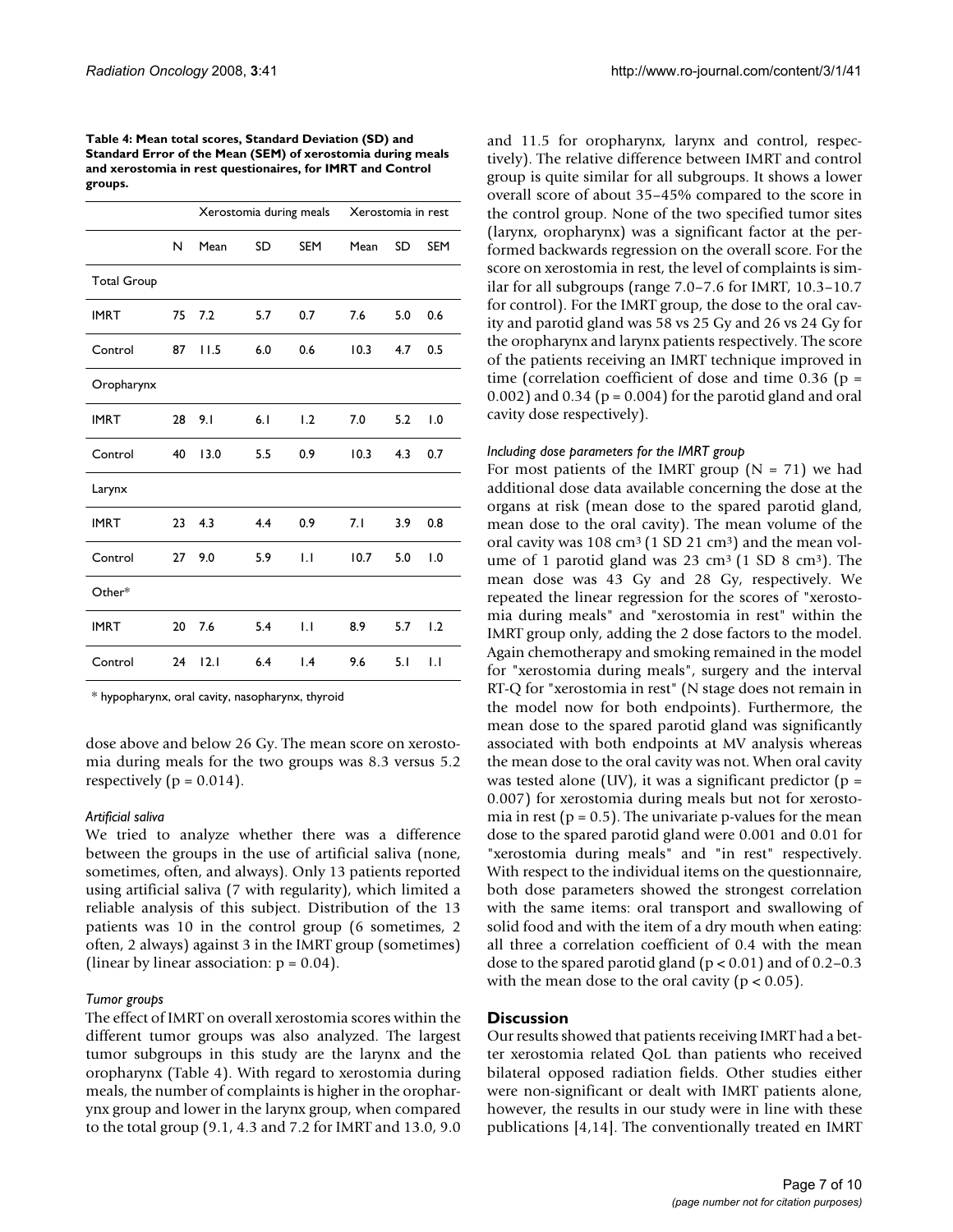

#### Multivariate backwards linear regression fo during meals (Figure 2A) and in rest (Figure 2B) **Figure 2** r the largest subgroups, based on the significant predictive factors for xerostomia

Multivariate backwards linear regression for the largest subgroups, based on the significant predictive factors for xerostomia during meals (Figure 2A) and in rest (Figure 2B). The score (predicted and actual according the data) for IMRT (black square and open square) as well as Control (black triangle and open triangle) for each defined subgroup with standard error are shown. IV2.5-, interval between radiotherapy and questionnaire (RT-Q) of < 2.5 years, IV2.5+: interval RT-Q > 2.5 years, SU-: no previous surgery, SU+: previous surgery, N0: N0 disease, N2: N2 disease. CT-: no chemotherapy, Ct+: chemotherapy.

treated patient groups were not well balanced. By means of correcting for significant factors found in ordinal regression multivariate analysis we were able to correct for discrepancies between the two patient groups.

Frequently, a difference was made between xerostomia in rest and xerostomia during meals. The parotid glands were said to be largely responsible for the saliva output during meals whereas the oral cavity and submandibular glands are supposed to be mainly responsible for lubrication in rest [15]. For this reason xerostomia in rest and xerostomia during meals were used as endpoints in our analysis.

The aim of our treatment was to spare (one of) the parotid glands i.e. reducing the mean parotid dose to below 26 Gy. Sparing of the submandibular glands and oral cavity was not an objective since this could not be achieved together with irradiation of level II on both sides. However, our results not only showed a marked difference in experience of xerostomia during meals, but also a difference in xerostomia experienced in rest. Within the IMRT group the distinction between the patients with a mean spared parotid dose below and above 26 Gy pointed in the same direction. The total score for xerostomia during meals was significantly better for the below 26 Gy group. On multivariate analysis the dose to the parotid gland was a significant contributing factor as the dose to the oral cavity was not. For the xerostomia in rest a similar trend was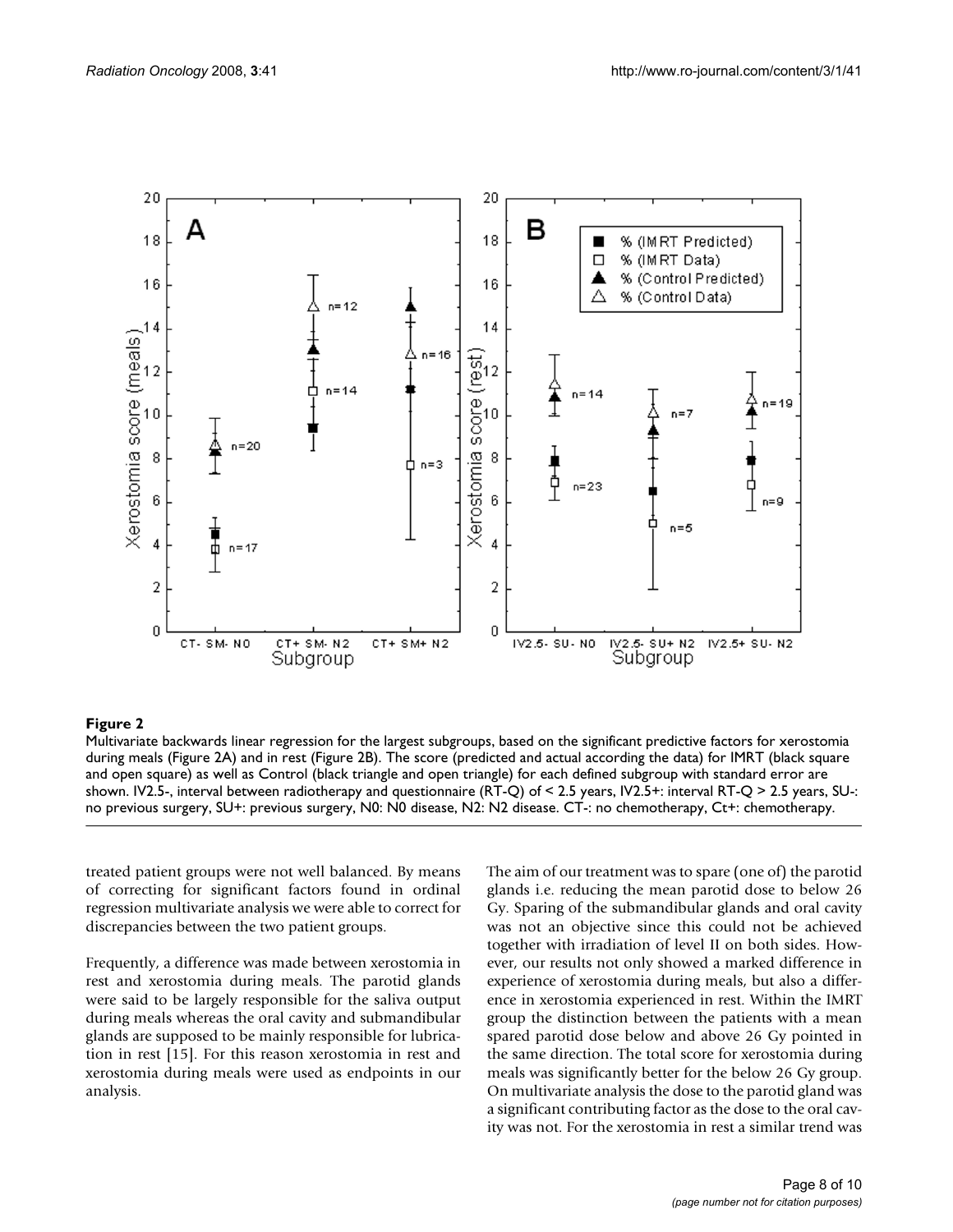found within the IMRT only group but this trend was not significant. Earlier reports on QoL after salivary gland sparing IMRT except for Jabbari et al made no distinction in QoL during meals and during rest. Eating QoL was reported by Jabbari et al to be better in the IMRT group; however the difference was not significant [8]. In general: the differences between the conventional and the IMRT group emerged largest and most significant by the xerostomia during meals questions. Within the IMRT group the mean dose to the spared parotid gland correlated most with the xerostomia during meals score (Pearson correlation 0.4,  $p = 0.001$  and less with the xerostomia in rest score (Pearson correlation  $0.3$ ,  $p = 0.014$ ) confirming that although parotid gland sparing IMRT improves QoL compared to conventional radiation for both topics, the largest effect is still on xerostomia during meals.

Swallowing difficulties are not caused by xerostomia alone. Eisbruch et al. reported that damage to the pharyngeal constrictors may cause dysphagia and aspiration in patients receiving intensive chemotherapy and radiotherapy [16]. This effect is considered to be independent of the irradiated volume [14]. Whether a swallowing organs sparing IMRT technique is effective is as yet unknown.

IMRT, pre-radiotherapy surgery and the time interval between therapy and answering the questionnaire all had a positive effect on the overall xerostomia during rest complaints. As for IMRT and a longer time interval after radiation, the results are in line with other publications describing long-term recovery of xerostomia [3,4,8]. The effect of pre-radiation surgery was a new finding. A possible reason for this could be that the primary tumor region was treated to a lower dose: 60–66 (12/32 39% patients in the surgery group, compared to 1% in the non-surgery group) instead of 70 Gy. However, for the surgery-IMRT group, the dose to the parotid gland and oral cavity was not reduced (data not shown). The type of surgery was equally distributed between the two groups.

The larynx cancer group had a better mean xerostomia during meals related QoL than the other patients (Table 4). Although the laryngeal xerostomia score with conventional fields was similar to the scores in oropharyngeal patients with IMRT the estimated absolute benefit from IMRT was the same. Direct comparison between Oropharynx and laryngeal cancer patients should be done with care. Despite the retrospective nature of the analysis the results imply that for oropharyngeal patients there is still progress to be made. In earlier reports on xerostomia QoL only few laryngeal patients were included, which made a comparison between tumor groups impossible. Regarding the xerostomia in rest the difference between the larynx patients and the other patients was non-existing (Table 4). Although the current study was not prospective and our IMRT group and control group were not entirely balanced on multiple issues (T stage, N stage, time from treatment to questionnaire, concomitant chemotherapy), we were able to correct this statistically and the differences in QoL scores remained significant at ordinal regression analysis.

### **Conclusion**

Compared to conventionally irradiated head and neck cancer patients, IMRT treated patients had improved xerostomia related QoL during meals and in rest. Even though in this retrospective study oropharyngeal cancer patients had fewer complaints than laryngeal cancer patients; IMRT improved xerostomia related QoL for all reported tumor sites, including the larynx. Within the IMRT group the xerostomia scores were better for those patients with a mean parotid gland dose to the "spared" parotid gland below 26 Gy.

#### **Competing interests**

The authors declare that they have no competing interests.

### **Authors' contributions**

CvR gathered data and was the main author of the manuscript. WO performed statistical analysis. AA advised in the Quality of Life questionaires. EL gathered treatment planning data. AB revised the manuscript and aided in the analysis. CR was the senior author and major contributor to the manuscript and analysis.

#### **References**

- 1. Harrison LB, Zelefsky MJ, Pfister DG, Carper E, Raben A, Kraus DH, Strong EW, Rao A, Thaler H, Polyak T, Portenoy R: **[Detailed qual](http://www.ncbi.nlm.nih.gov/entrez/query.fcgi?cmd=Retrieve&db=PubMed&dopt=Abstract&list_uids=9142514)ity of life assessment in patients treated with primary radio[therapy for squamous cell cancer of the base of the tongue.](http://www.ncbi.nlm.nih.gov/entrez/query.fcgi?cmd=Retrieve&db=PubMed&dopt=Abstract&list_uids=9142514)** *Head Neck* 1997, **19:**169-175.
- 2. Eisbruch A, Rhodus N, Rosenthal D, Murphy B, Rasch C, Sonis S, Scarantino C, Brizel D: **[How should we measure and report](http://www.ncbi.nlm.nih.gov/entrez/query.fcgi?cmd=Retrieve&db=PubMed&dopt=Abstract&list_uids=12903012) [radiotherapy-induced xerostomia?](http://www.ncbi.nlm.nih.gov/entrez/query.fcgi?cmd=Retrieve&db=PubMed&dopt=Abstract&list_uids=12903012)** *Semin Radiat Oncol* 2003, **13:**226-234.
- Parliament MB, Scrimger RA, Anderson SG, Kurien EC, Thompson HK, Field GC, Hanson J: **[Preservation of oral health-related](http://www.ncbi.nlm.nih.gov/entrez/query.fcgi?cmd=Retrieve&db=PubMed&dopt=Abstract&list_uids=14967418) quality of life and salivary flow rates after inverse-planned [intensity-modulated radiotherapy \(IMRT\) for head-and-neck](http://www.ncbi.nlm.nih.gov/entrez/query.fcgi?cmd=Retrieve&db=PubMed&dopt=Abstract&list_uids=14967418) [cancer.](http://www.ncbi.nlm.nih.gov/entrez/query.fcgi?cmd=Retrieve&db=PubMed&dopt=Abstract&list_uids=14967418)** *Int J Radiat Oncol Biol Phys* 2004, **58:**663-673.
- 4. Malouf JG, Aragon C, Henson BS, Eisbruch A, Ship JA: **[Influence of](http://www.ncbi.nlm.nih.gov/entrez/query.fcgi?cmd=Retrieve&db=PubMed&dopt=Abstract&list_uids=12893079) [parotid-sparing radiotherapy on xerostomia in head and](http://www.ncbi.nlm.nih.gov/entrez/query.fcgi?cmd=Retrieve&db=PubMed&dopt=Abstract&list_uids=12893079) [neck cancer patients.](http://www.ncbi.nlm.nih.gov/entrez/query.fcgi?cmd=Retrieve&db=PubMed&dopt=Abstract&list_uids=12893079)** *Cancer Detect Prev* 2003, **27:**305-310.
- 5. Chao KS, Deasy JO, Markman J, Haynie J, Perez CA, Purdy JA, Low DA: **[A prospective study of salivary function sparing in](http://www.ncbi.nlm.nih.gov/entrez/query.fcgi?cmd=Retrieve&db=PubMed&dopt=Abstract&list_uids=11240231) patients with head-and-neck cancers receiving intensity[modulated or three-dimensional radiation therapy: initial](http://www.ncbi.nlm.nih.gov/entrez/query.fcgi?cmd=Retrieve&db=PubMed&dopt=Abstract&list_uids=11240231) [results.](http://www.ncbi.nlm.nih.gov/entrez/query.fcgi?cmd=Retrieve&db=PubMed&dopt=Abstract&list_uids=11240231)** *Int J Radiat Oncol Biol Phys* 2001, **49:**907-916.
- 6. Münter MW, Karger CP, Hoffner SG, Hof H, Thilmann C, Rudat V, Nill S, Wannenmacher M, Debus |: **[Evaluation of salivary gland](http://www.ncbi.nlm.nih.gov/entrez/query.fcgi?cmd=Retrieve&db=PubMed&dopt=Abstract&list_uids=14697436) function after treatment of head-and-neck tumors with [intensity-modulated radiotherapy by quantitative pertech](http://www.ncbi.nlm.nih.gov/entrez/query.fcgi?cmd=Retrieve&db=PubMed&dopt=Abstract&list_uids=14697436)[netate scintigraphy.](http://www.ncbi.nlm.nih.gov/entrez/query.fcgi?cmd=Retrieve&db=PubMed&dopt=Abstract&list_uids=14697436)** *Int J Radiat Oncol Biol Phys* 2004, **58:**175-184.
- 7. Roesink JM, Schipper M, Busschers W, Raaijmakers CP, Terhaard CH: **A comparison of mean parotid gland dose with measures of [parotid gland function after radiotherapy for head-and-neck](http://www.ncbi.nlm.nih.gov/entrez/query.fcgi?cmd=Retrieve&db=PubMed&dopt=Abstract&list_uids=15964708) [cancer: Implications for future trials.](http://www.ncbi.nlm.nih.gov/entrez/query.fcgi?cmd=Retrieve&db=PubMed&dopt=Abstract&list_uids=15964708)** *Int J Radiat Oncol Biol Phys* 2005, **63:**1006-1009.
- 8. Jabbari S, Kim HM, Feng M, Lin A, Tsien C, Elshaikh M, Terrel JE, Murdoch-Kinch C, Eisbruch A: **[Matched case-control study of qual](http://www.ncbi.nlm.nih.gov/entrez/query.fcgi?cmd=Retrieve&db=PubMed&dopt=Abstract&list_uids=16199308)-**